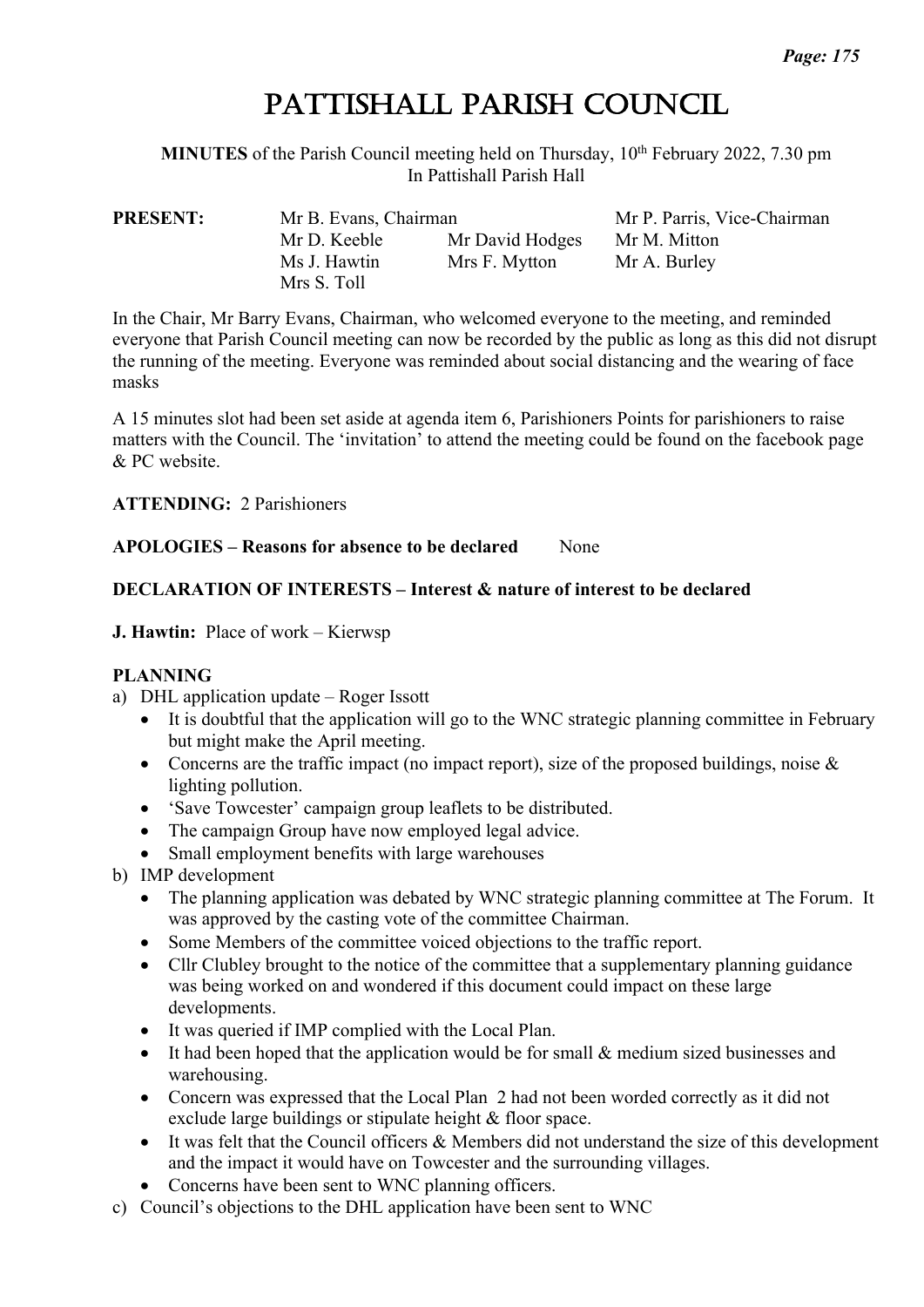| <b>Application</b>                 | Location | <b>Proposal</b>         | <b>Comments</b> |
|------------------------------------|----------|-------------------------|-----------------|
| WNS/2022/0131/FUL   Cornhill Manor |          | Change of use from      | PC comments:    |
|                                    |          | former hotel used as    | No Objections   |
|                                    |          | Christian community     |                 |
|                                    |          | house since 1978 toa C3 |                 |
|                                    |          | dwelling                |                 |
|                                    |          |                         |                 |

**To note:**

- Application WNS/2021/1859/FUL, Land adjacent to May Cottage PC objections to the separation of the semi detached houses sent to WNC
- Application WNS/2021/2185/FUL, Eastcote Chapel PC concerns regarding no off street parking available

**MINUTES OF PREVIOUS MEETING:** These had been previously circulated & were duly proposed, seconded and signed by the Chairman as a true record

## **REPORTS FROM WEST NORTHANTS COUNCIL**

Cllr A. Addison, Lead member for Pattishall, Cllr K. Cooper, Cllr A. Brown **Cllr Addison, Chairman of WNC**

- Visited the CCTV control room in Northampton
- Attended the AGM of the Royal British Legion
- Attended a Burns Night supper at Brackley Town Hall
- Opened the Holocaust Memorial Day Service at the Guildhall in Northampton, lit a candle in memory of those who died.
- Cllr Cooper attended the service & laid a bouquet of flowers in memory of those who lost their lives.
- West Northants Council will be discussing the budget at a full Council meeting on the  $24<sup>th</sup>$ February.

#### **MATTERS FOR REPORT – New & Arising from the Minutes: Allotments Association – Liaison –** B. Evans

- Met with Mr Hawtin to discuss planting of Jubilee / Green Canopy trees in the allotment hedgerow.
- Mr Hawtin will remove the elm saplings & the Chairman will find out the cost of a pear  $\&$  an apple tree to be planted.

**Lighting –** F. Mytton

- PL 60, Butchers Lane out of order Clerk to report.
- Festal Grange tree still obscuring the street light Clerk to contact the householder again. Fault Report – The Clerk
	- a) All faults have been reported
	- b) Request for quote for concrete columns to be replaced sent.
	- c) Request sent for cost of renumbering 5 lights (110 to114)
	- d) Western Power unmetered supply certificate received

#### **Highways –** D. Hodges

Water leak in Astcote High Street has been repaired again.

# **Grass Cutting –** D. Keeble

- No grass cutting at present
- Hedge quote at the Old Burial Site
	- a) Cut  $(a)$  £375.00 agreed
	- b) Tidy hedges  $\omega$  £450.00 agreed
	- c) Fill privet hedge gaps  $(a)$  £275 agreed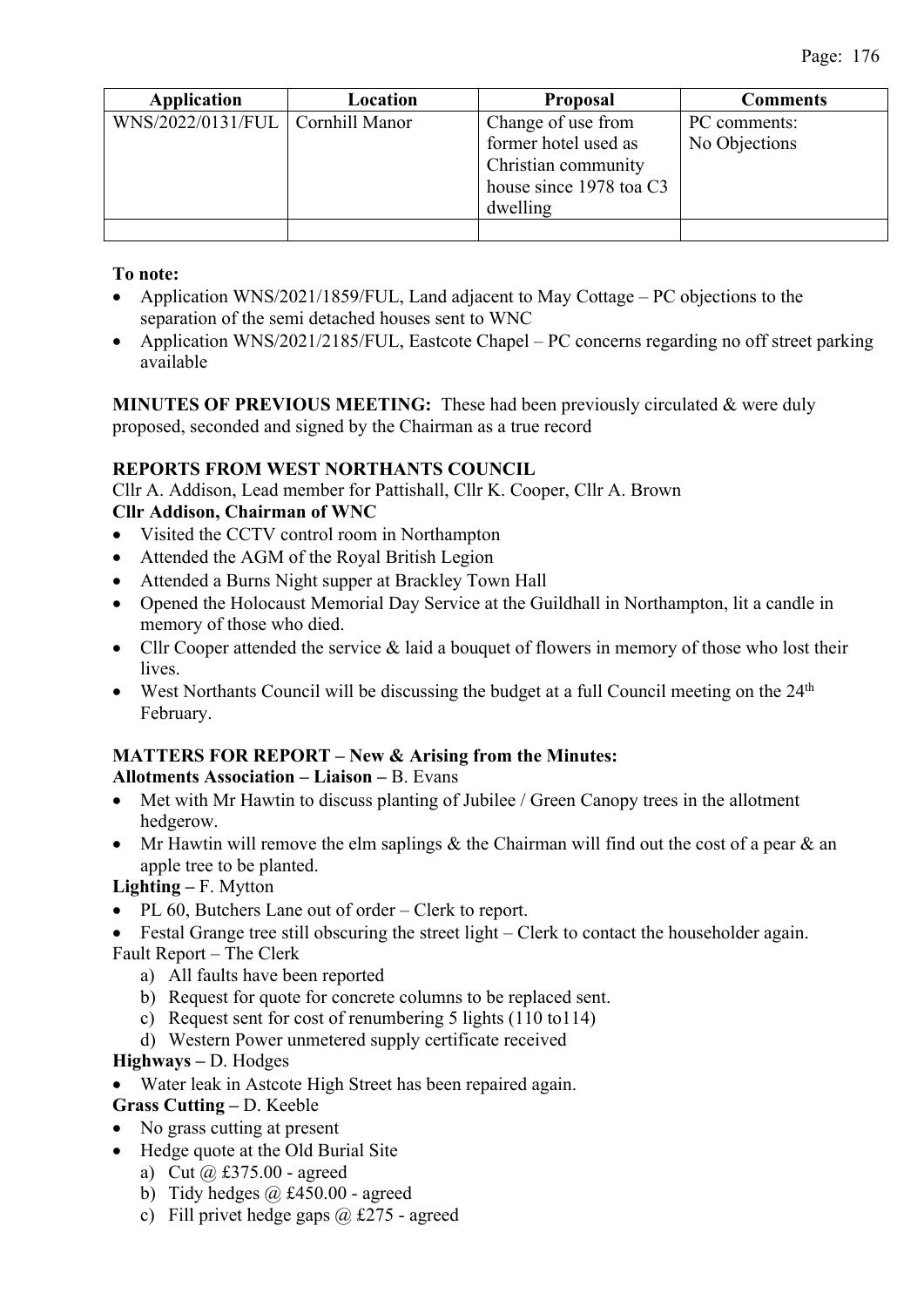#### **Village Maintenance** – A. Burley

- Has visited the New Burial Ground regarding the leaning headstone cause most likely to be waiting for the new burial plot to settle. Will inspect again.
- **School Liaison –** J. Hawtin
- Report received from Head Teacher
	- a) Covid again in school. Now back on a more even keel
	- b) Swimming pool is getting a new fence in half term
	- c) Are planning Jubilee celebrations with dancing, traditional games.
	- d) Welcome members of the community to read with the children
	- e) School has just had an Ofsted inspection. Waiting for the report.

## **Playground Equipment –** J. Hawtin

- New equipment for the Booth Close play area has been ordered.
- Ouote has been reduced.
- **Defibrillator –** S. Toll
- Waiting for new children's pads Clerk to contact supplier again
- **Parish Council Face Book –** S. Toll
- Information regarding the Litter Pick on  $10<sup>th</sup>$  March now posted

# **Hedges & Trees & Churchyard –** P. Parris

- HM The Queen's Jubilee / Green Canopy
	- a) Mr Hawtin has agreed to remove dead trees in the allotment hedge for new trees to be planted.
	- b) Clerk to make enquiries regarding the planting a Rowan tree on Eastcote Green.
- **Public Footpaths –** J. Woollett & J. Russell no report

## **Bus Route 87 –** Ann Atkin – no report

#### **Around Pattishall –** B. Evans

**Litter Pick –** B. Evans

- Clerk contacted WNC for 20 high vis jackets, 40 refuse sacks, 20 litter pickers
- Refuse sacks to be collected  $&$  left by the hall gates for WNC to collect.
- J. Hawtin to contact the school, scouts & cubs.

# **Police & Neighbourhood Watch –** L. Hemming

- Two reports received & forwarded to all Members.
	- a) Police crime figures
	- b) Theft from Vans

# **Remembrance Sunday Preparations**

• Large poppies  $\omega$  £9.99 each to be purchased for each entrance to the village

# **PARISHIONERS POINTS**

- To note, the website has 1500 'hits' per month.
- Church Wall working party needed to take the ivy off.
- Waiting to hear from the PCC
- Village public seats need renovating  $A$ . Burley to check  $\&$  report back.

# **PARISH HALL / PLAYING FIELDS**

#### **Parish Hall:**

• Regarding paying hall hire charges annually. PC & hall financial timing not compatible. •

| <b>FINANCE:</b> | <b>Bank Balances:</b>  | a) Community $a/c$<br>b) Business Premium $a/c$ | £61,272.40<br>£1,6222.78 |
|-----------------|------------------------|-------------------------------------------------|--------------------------|
|                 | <b>Monies Received</b> | a) WNC Mowing grant                             | £959.22                  |